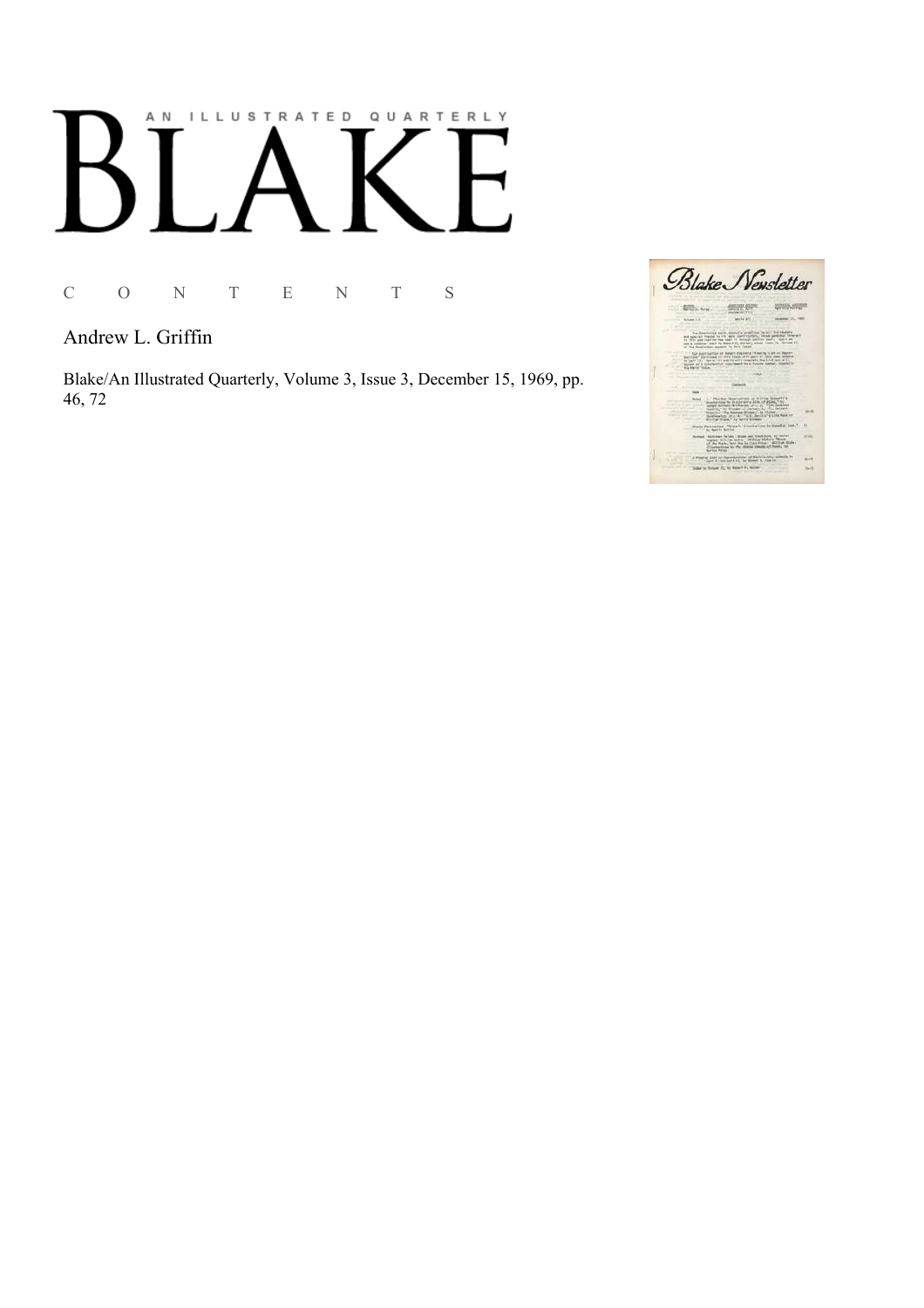*&ldtexJ\/e»sletter*  is being made by Mr. David Bindman, who has kindly given us an excerpt, on Blake's life mask, for publication in this issue of the Newsletter.

**EDITOR ASSOCIATE EDITORS** EDITORIAL ASSISTANT **ASSISTANT** Donald D. Ault Patricia Pelfrey Thedox Morton D. Paley and Todat Donald D. Ault Patricia Andrew Gri ffin

Volume III whole #11 December 15, 1969<br>All December 15, 1969 "Blake Triumphant" [review of Blake and Trudition by Kathleen Raine ],

The *Newsletter* sends season's greetings to all its readers and special thanks to its many contributors, whose generous interest in this publication has seen it through another year. Again we owe a seasonal debt to Robert P. Kolker, whose index to Volume II of the *Newsletter* appears in this issue.

Illiw exside to lour publication of Robert Essick's "Finding List of Reproductions" continues in this issue with part II (and some addenda opaus to part I). Parts III and IV will complete the List and will **appear as a substantial supplement to a future number, hopefully** the March Issue. In the chlowing include the March issue.

John E. Grant, D**JA-**Lon Leader for Schinar 23, Department of English,<br>University of lowa, lowa City, lowe 52240. He will grant requests for the Tuanolitabonmosse to level ant of gu noiselabs

Contents . Stutted Plan Content Count Plant tooldus on Janet A. Warner of Ctendon College, York University, away wike a presenentran leastgong of youzo no no beand noltet

Koynes, and Hiss Raine. facilitate the discussion.

*Notes* 1. "Further Observations on William Rossetti's<br>Annotations to Gilchrist's *Life of Blake*," by Annotations to Gilchrist's *Life of Blake,"* by Joseph Anthony Wittreich, Jr.; 2. "The Auckland Fuselis," by Michael J. Tolley; 3. "J. Deffett. yem anoiteningemi bli Francis: The Swansea Blakes," by Victor 46-56 Skretkowicz, Jr.; 4. "J.S. Devi lie's Life Mask of William Blake," by David Bindman

*Minute Particulars* "Blake's Illustrations to *Paradise Lost,"* 57 by Martin But I in

*Reviews* Kathleen Raine: *Blake and Tradition,* by Daniel 57-63 Hughes; WiI Iiam Wei Is: *William Blake's "Heads of the Poets,"and* the Da Capo Press: *William Blake: Illustrations to The Divine Comedy of Dante,* by Morton Paley<br>ent to nedmun a a'omenen wil yo benefidug vitnesen elimisost odt al

*A Finding List of Reproductions of Blake's Art,* addenda to part I, and part II, by Robert N. Essick thermal batpolicant ont to molder to Volume II, by Robert P. Kolker and the component 10-73